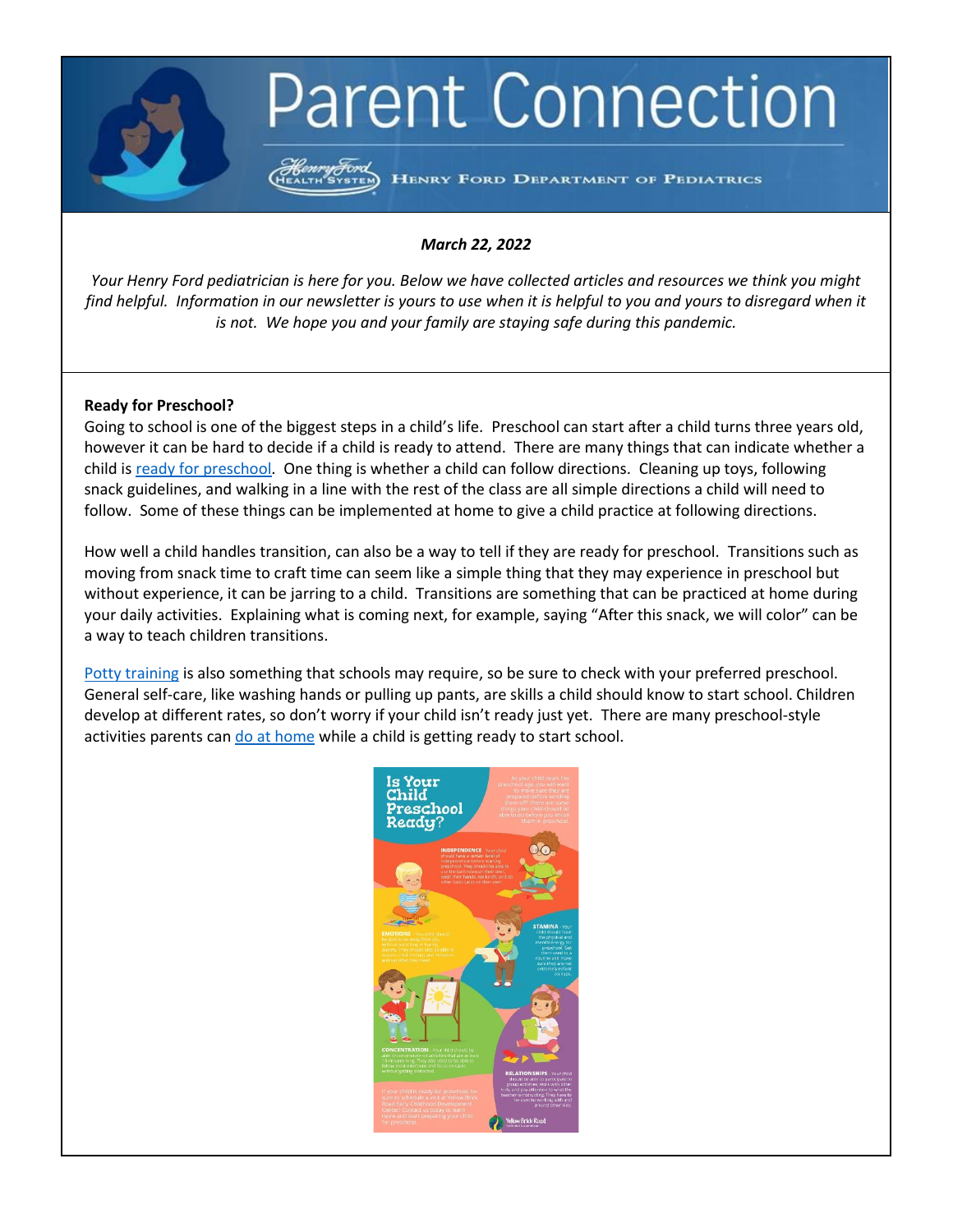### **Seasonal Allergies in Children**

It can be difficult to tell if your child is suffering from a common cold or if they have developed [spring seasonal](https://www.everydayhealth.com/hs/allergy/most-common-spring-allergies/)  [allergies.](https://www.everydayhealth.com/hs/allergy/most-common-spring-allergies/) Besides the common symptoms of runny nose and sneezing, one telltale symptom i[s rubbing of the](https://health.clevelandclinic.org/suspect-your-sniffling-child-has-seasonal-allergies-look-for-this-sign/)  [face and eyes.](https://health.clevelandclinic.org/suspect-your-sniffling-child-has-seasonal-allergies-look-for-this-sign/) There are [things you can do](https://www.childrens.com/health-wellness/8-tips-for-preventing-allergies) to help reduce symptoms in your child. There are also some [natural](https://www.healthline.com/health/home-remedies-for-allergies#home-remedies)  [remedies](https://www.healthline.com/health/home-remedies-for-allergies#home-remedies) for seasonal allergies. However, before giving your child anything, whether natural or something over the counter from the pharmacy, be sure to talk to your pediatrician first. They can help you determine if something is safe or if any allergy testing is needed.



### **Teens and Social Media**

Most teens spend a large amount of time on [social media.](https://www.henryford.com/blog/2022/02/how-to-help-teens-safely-navigate-social-media) Many of their interactions with friends, classmates, and even family are done through social media. We often hear the negatives about social media, however, there are positive ways social media can benefit teens. Social media allows teens to stay connected with their peers, volunteer or get involved with a campaign or nonprofit organization, and enhance their creativity by sharing music or art. There are many [ways to help](https://kidshealth.org/en/parents/social-media-smarts.html) teens better navigate social media. Starting conversations at home about cyberbullying, what's real vs. not real, and [self-esteem](https://www.verywellfamily.com/essential-strategies-for-raising-a-confident-teen-2611002) can all be ways to help teens stay safe while using social media. Being involved with your child's social media can be a way to help teens. [Staying aware](https://www.nytimes.com/2021/09/21/well/family/teens-social-media-help.html) of what accounts they follow or suggesting accounts that promote a positive image can help teens view things that will benefit them. Discussing what they see on social media can be a good way to teach world events and find out your teen's opinion on the world around them.

### **Talking to Your Kids about Drugs and Alcohol**

Talking to your children about [drugs and alcohol](https://kidshealth.org/en/parents/talk-about-drugs.html) is an important conversation. As young people become more independent, they need to understand the risks and dangers associated with using mind altering substances. Especially with respect to an adolescent's [developing brain.](https://projectknow.com/teen/substance-abuse-and-the-brain/) The euphoric high associated with addictive substances can be highly reinforcing for a teenage brain, which is more prone to emotional decision making. The National Institute on Drug Abuse has [a lot of resources](https://teens.drugabuse.gov/) for both parents and teens on this topic. Talk to your children [about reasons why teens may use drugs or alcohol](https://drugpolicy.org/resource/real-reasons-teens-use-drugs) and discuss alternative options.

Making sure your child understands the risks of drug and alcohol use isn't enough. They also need to know how to get out of a potentially bad situation. Help your child think through ways to act if they find themselves in any uncomfortable situation. How do they reach out for help? Will someone be able to pick them up? What if they drove and they are worried about abandoning friends? Developing some [codes for your teen to use](https://www.parents.com/news/parents-are-sharing-codes-their-kids-use-when-they-discreetly-want-to-get-out-of-a-troubling-situation/) can be helpful when they don't want friends to know they are uncomfortable.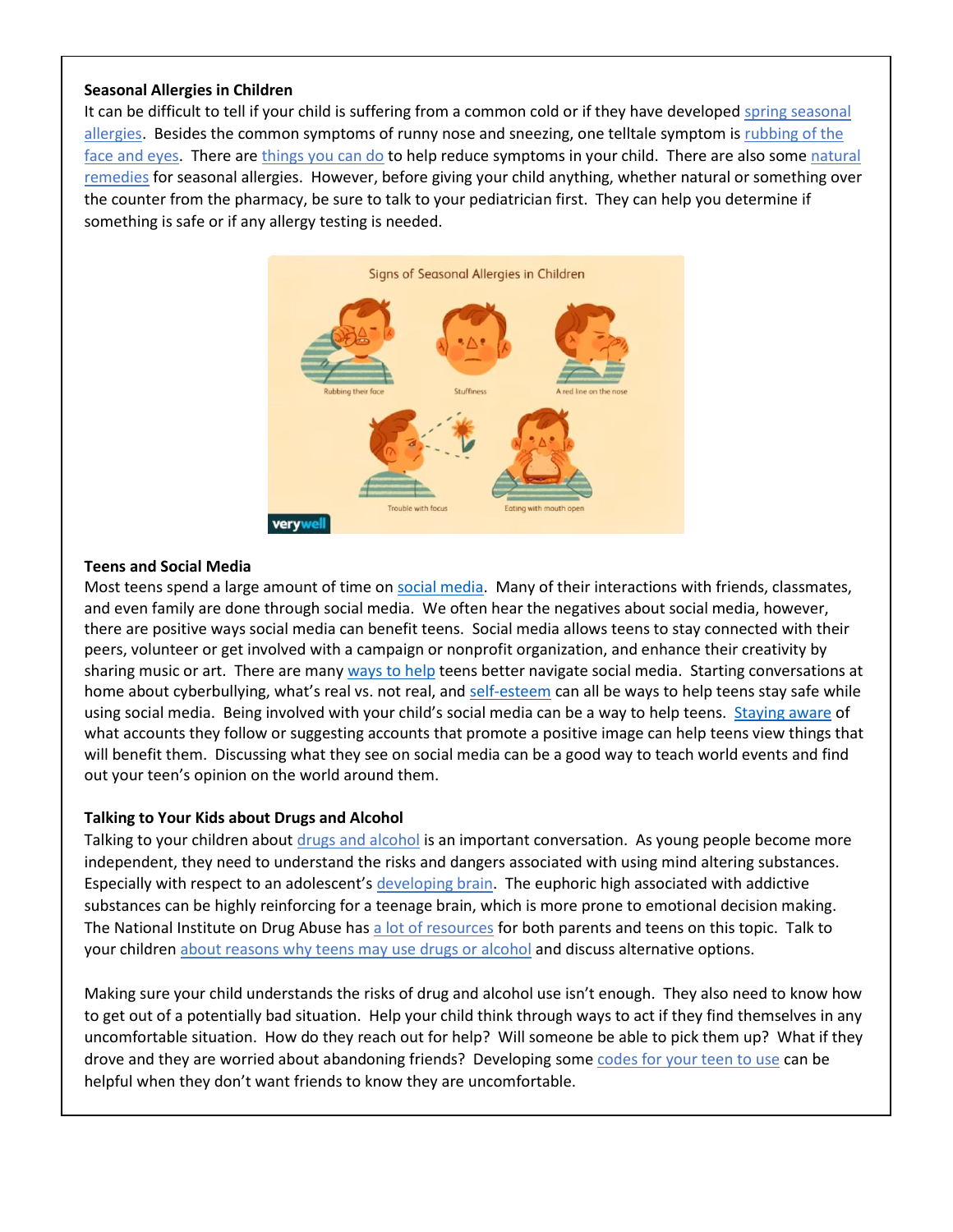Also, you and any other co-parents responsible for your teen should talk about how to address these situations [after they happen.](https://drugfree.org/article/how-to-address-alcohol-and-underage-drinking/) Discussing things ahead of time will ensure everyone is on the same page and focuses on helping and not blaming.



### **Women's History Month**

March is [Women's History Month](https://kids.nationalgeographic.com/history/article/womens-history-month) and celebrates the achievements and contributions of women to society. The National Women's History Alliance (DWHA) selects a [theme](https://nationalwomenshistoryalliance.org/2022-theme/) each year, and 2022 is "Women Providing Healing, Promoting Hope. Page 8 of the NWHA magazine, [Women's History](https://nationalwomenshistoryalliance.org/wp-content/uploads/NWHA-2022-Magazine.pdf), details many women providing healing and promoting hope. This includes Flint's [Dr. Mona Hanna-Attisha](https://en.wikipedia.org/wiki/Mona_Hanna-Attisha) whose research and tireless work exposed the high blood lead levels associated with the Flint water crisis. Another group of women who are making history today are [those making a difference during the pandemic.](https://www.unwomen.org/en/news/stories/2021/2/compilation-women-in-science-leading-during-the-pandemic) Sharing these stories with your children will help them learn the roles women play in the world to contribute to our society. As always, books are an excellent way to open discussions with children. Here Wee Read has a great list of [picture books](https://hereweeread.com/2016/03/25-childrens-picture-books-womens-history-month.html) for Women's History Month.